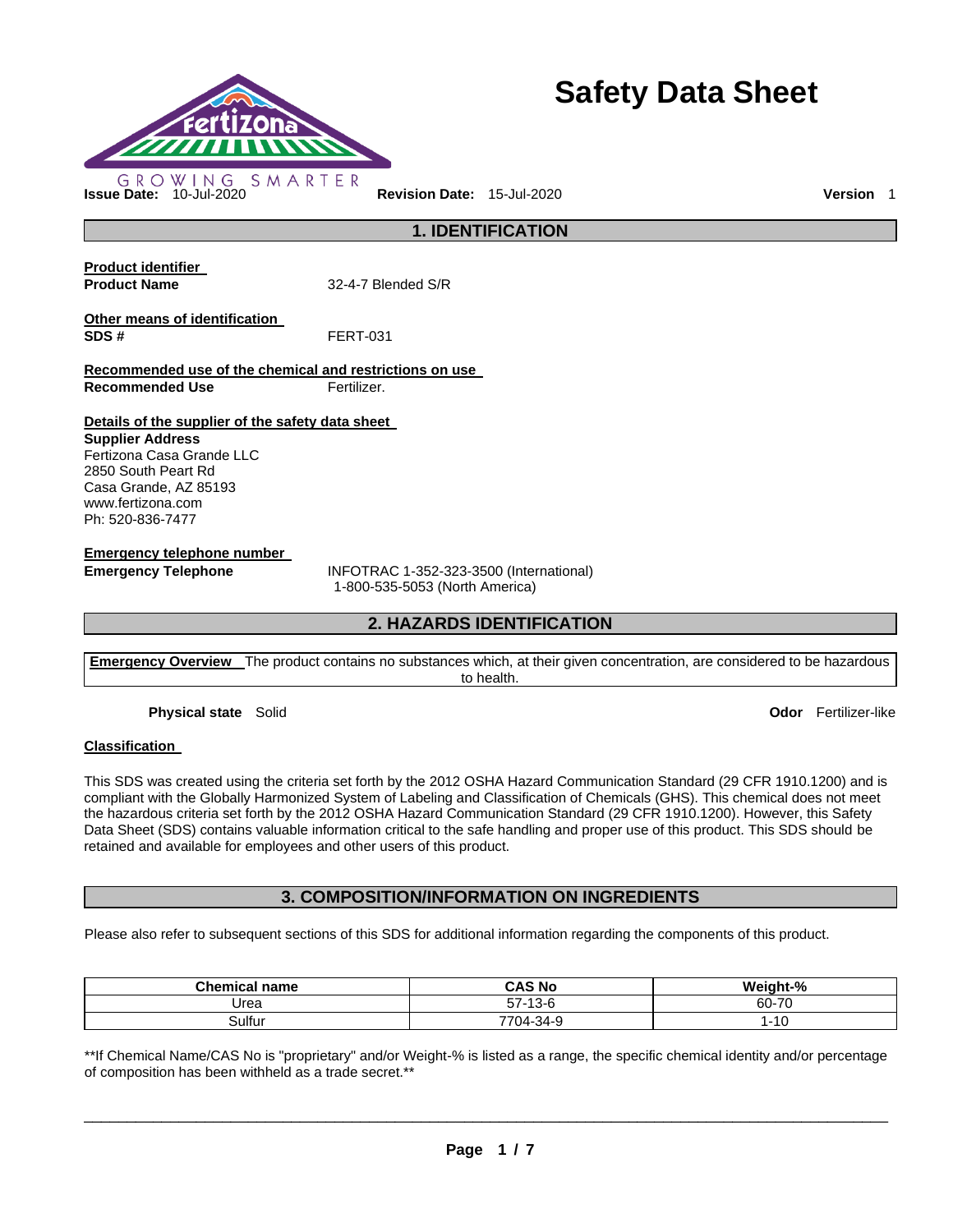## \_\_\_\_\_\_\_\_\_\_\_\_\_\_\_\_\_\_\_\_\_\_\_\_\_\_\_\_\_\_\_\_\_\_\_\_\_\_\_\_\_\_\_\_\_\_\_\_\_\_\_\_\_\_\_\_\_\_\_\_\_\_\_\_\_\_\_\_\_\_\_\_\_\_\_\_\_\_\_\_\_\_\_\_\_\_\_\_\_\_\_\_\_ **4. FIRST AID MEASURES**

#### **Description of first aid measures**

| <b>General Advice</b>                                                      | Provide this SDS to medical personnel for treatment.                                                                                                                                          |  |  |  |
|----------------------------------------------------------------------------|-----------------------------------------------------------------------------------------------------------------------------------------------------------------------------------------------|--|--|--|
| <b>Eye Contact</b>                                                         | Rinse cautiously with water for several minutes. Remove contact lenses, if present and<br>easy to do. Continue rinsing. If eye irritation persists: Get medical advice/attention.             |  |  |  |
| <b>Skin Contact</b>                                                        | Wash with plenty of water. Take off contaminated clothing. Wash contaminated clothing<br>before reuse. If skin irritation persists, call a physician.                                         |  |  |  |
| <b>Inhalation</b>                                                          | Remove exposed individual(s) to fresh air for 20 minutes. Consult a physician/poison center<br>if individual's condition declines or if symptoms persist.                                     |  |  |  |
| Ingestion                                                                  | Rinse mouth. Do NOT induce vomiting. Drink 1 or 2 glasses of water. Never give anything<br>by mouth to an unconscious person. Call a poison center or doctor/physician if you feel<br>unwell. |  |  |  |
|                                                                            | Most important symptoms and effects, both acute and delayed                                                                                                                                   |  |  |  |
| <b>Symptoms</b>                                                            | Causes mild skin irritation. May cause eye irritation. May cause nausea, vomiting, stomach<br>ache, and diarrhea.                                                                             |  |  |  |
| Indication of any immediate medical attention and special treatment needed |                                                                                                                                                                                               |  |  |  |
|                                                                            |                                                                                                                                                                                               |  |  |  |

**Notes to Physician Treat symptomatically.** 

# **5. FIRE-FIGHTING MEASURES**

#### **Suitable Extinguishing Media**

Use extinguishing measures that are appropriate to local circumstances and the surrounding environment.

**Unsuitable Extinguishing Media** Not determined.

#### **Specific Hazards Arising from the Chemical**

Product is not flammable.

# **Protective equipment and precautions for firefighters**

As in any fire, wear self-contained breathing apparatus pressure-demand, MSHA/NIOSH (approved or equivalent) and full protective gear.

## **6. ACCIDENTAL RELEASE MEASURES**

## **Personal precautions, protective equipment and emergency procedures**

| <b>Personal Precautions</b>                          | Wear protective clothing as described in Section 8 of this safety data sheet. Ventilate area<br>of leak or spill.                                         |  |  |  |
|------------------------------------------------------|-----------------------------------------------------------------------------------------------------------------------------------------------------------|--|--|--|
| <b>Environmental precautions</b>                     |                                                                                                                                                           |  |  |  |
| <b>Environmental precautions</b>                     | Do not allow into any sewer, on the ground or into any body of water. See Section 12 for<br>additional Ecological Information.                            |  |  |  |
| Methods and material for containment and cleaning up |                                                                                                                                                           |  |  |  |
| <b>Methods for Containment</b>                       | Prevent further leakage or spillage if safe to do so.                                                                                                     |  |  |  |
| <b>Methods for Clean-Up</b>                          | Avoid creating dust. Reclaim where possible. Sweep up and shovel into suitable containers<br>for disposal. For waste disposal, see section 13 of the SDS. |  |  |  |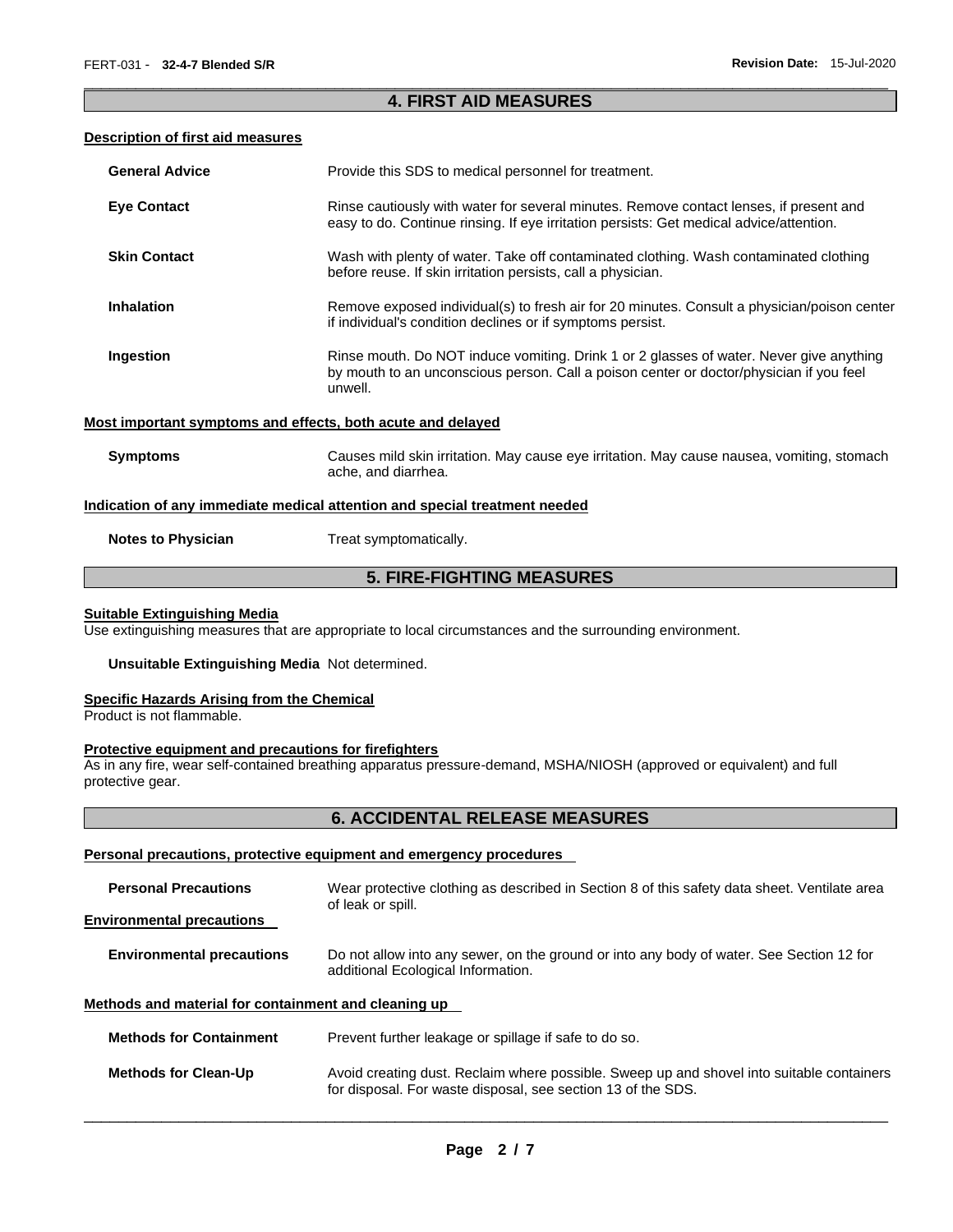## \_\_\_\_\_\_\_\_\_\_\_\_\_\_\_\_\_\_\_\_\_\_\_\_\_\_\_\_\_\_\_\_\_\_\_\_\_\_\_\_\_\_\_\_\_\_\_\_\_\_\_\_\_\_\_\_\_\_\_\_\_\_\_\_\_\_\_\_\_\_\_\_\_\_\_\_\_\_\_\_\_\_\_\_\_\_\_\_\_\_\_\_\_ **7. HANDLING AND STORAGE**

## **Precautions for safe handling**

| <b>Advice on Safe Handling</b>                               | Avoid generation of dust. Wear eye/face protection. Wear protective gloves/protective<br>clothing. Do not eat, drink or smoke when using this product. Use personal protection<br>recommended in Section 8. Wash face, hands and any exposed skin thoroughly after<br>handling. Avoid breathing dusts. Use only in well ventilated areas. Observe precautions<br>found on the label. |
|--------------------------------------------------------------|--------------------------------------------------------------------------------------------------------------------------------------------------------------------------------------------------------------------------------------------------------------------------------------------------------------------------------------------------------------------------------------|
| Conditions for safe storage, including any incompatibilities |                                                                                                                                                                                                                                                                                                                                                                                      |

#### **Storage Conditions Keep containers tightly closed in a dry, cool and well-ventilated place.**

**Incompatible Materials Strong oxidizing agents. Strong acids. Strong bases.** 

# **8. EXPOSURE CONTROLS/PERSONAL PROTECTION**

#### **Exposure Guidelines**

| <b>Chemical name</b>  | TLV<br><b>ACGIH</b>                     | <b>OSHA PEI</b><br>. | <b>NIOSH IDLH</b> |
|-----------------------|-----------------------------------------|----------------------|-------------------|
| <b>Bentonite Clav</b> | TWA:<br>respirable<br>ma/m <sup>3</sup> |                      |                   |
| 1302-78-9             | particulate matter                      |                      |                   |

#### **Appropriate engineering controls**

| <b>Engineering Controls</b>     | Maintain eye wash fountain and quick-drench facilities in work area.                                                                                                                                                                                                                                                                  |  |  |
|---------------------------------|---------------------------------------------------------------------------------------------------------------------------------------------------------------------------------------------------------------------------------------------------------------------------------------------------------------------------------------|--|--|
|                                 | <u>Individual protection measures, such as personal protective equipment</u>                                                                                                                                                                                                                                                          |  |  |
| <b>Eve/Face Protection</b>      | Safety glasses as a minimum for protection. Refer to 29 CFR 1910.133 for eye and face<br>protection regulations.                                                                                                                                                                                                                      |  |  |
| <b>Skin and Body Protection</b> | Wear protective gloves and protective clothing. Refer to 29 CFR 1910.138 for appropriate<br>skin and body protection.                                                                                                                                                                                                                 |  |  |
| <b>Respiratory Protection</b>   | If necessary, wear a MSHA/NIOSH-approved respirator. Refer to 29 CFR 1910.134 for<br>respiratory protection requirements.                                                                                                                                                                                                             |  |  |
|                                 | <b>General Hygiene Considerations</b> Avoid contact with skin, eyes and clothing. After handling this product, wash hands before<br>eating, drinking, or smoking. If contact occurs, remove contaminated clothing. If needed,<br>take first aid action shown on section 4 of this SDS. Launder contaminated clothing before<br>reuse. |  |  |

# **9. PHYSICAL AND CHEMICAL PROPERTIES**

#### **Information on basic physical and chemical properties**

| <b>Physical state</b><br>Appearance<br>Color                                                                                                                                  | Solid<br>Not determined<br>Not determined                                                                          | Odor<br><b>Odor Threshold</b> | Fertilizer-like<br>Not determine |
|-------------------------------------------------------------------------------------------------------------------------------------------------------------------------------|--------------------------------------------------------------------------------------------------------------------|-------------------------------|----------------------------------|
| <b>Property</b><br>рH<br>Melting point / freezing point<br>Boiling point / boiling range<br><b>Flash point</b><br><b>Evaporation Rate</b><br><b>Flammability (Solid, Gas)</b> | Values<br>Not determined<br>Not determined<br>Not determined<br>Not determined<br>Not determined<br>Not determined | • Method<br>Remarks           |                                  |

**Not determined**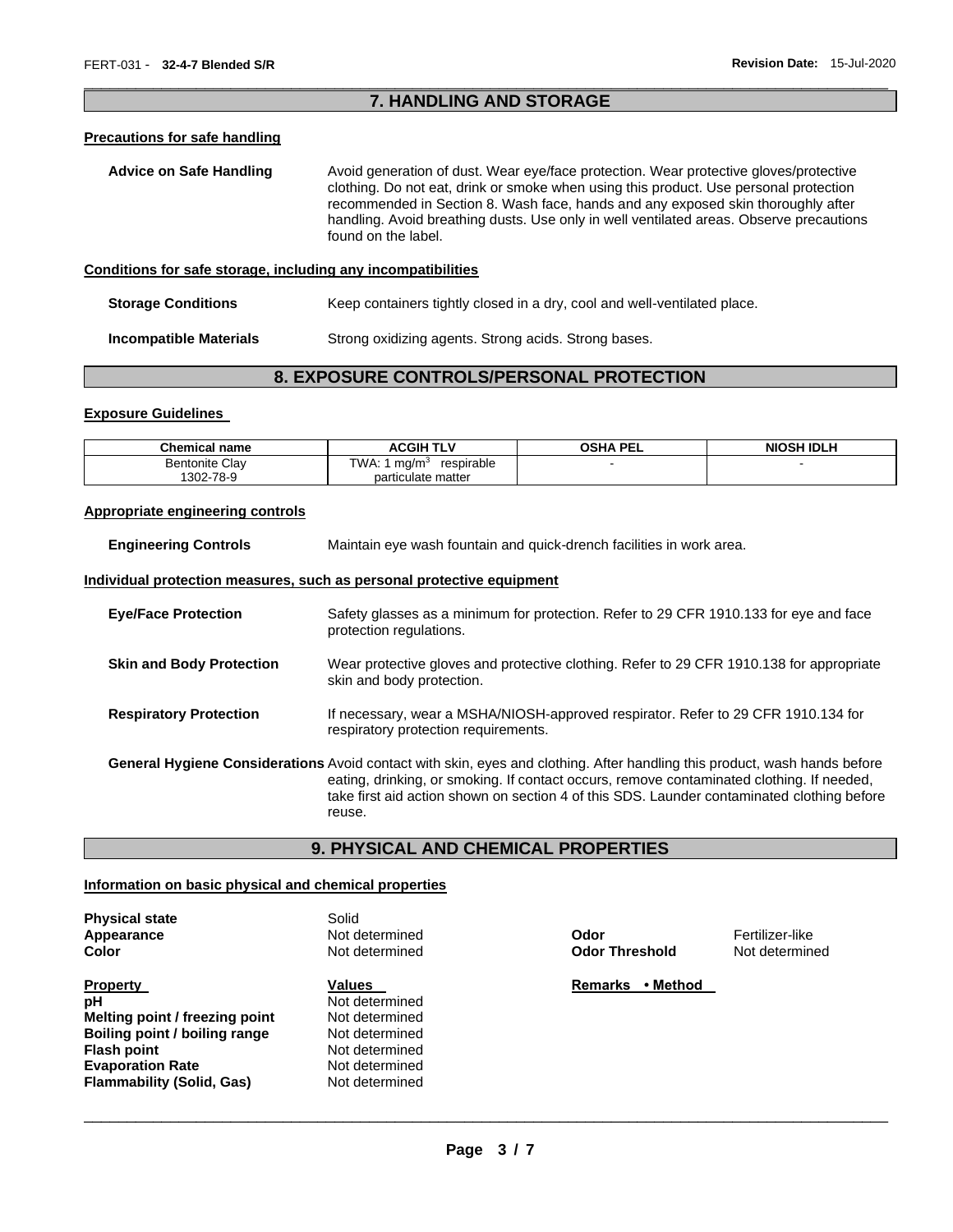| <b>Flammability Limit in Air</b>          |                  |
|-------------------------------------------|------------------|
| Upper flammability or explosive<br>limits | Not determined   |
| Lower flammability or explosive<br>limits | Not determined   |
| <b>Vapor Pressure</b>                     | Not determined   |
| <b>Vapor Density</b>                      | Not determined   |
| <b>Relative Density</b>                   | Not determined   |
| <b>Water Solubility</b>                   | Soluble in water |
| Solubility in other solvents              | Not determined   |
| <b>Partition Coefficient</b>              | Not determined   |
| <b>Autoignition temperature</b>           | Not determined   |
| <b>Decomposition temperature</b>          | Not determined   |
| <b>Kinematic viscosity</b>                | Not determined   |
| <b>Dynamic Viscosity</b>                  | Not determined   |
| <b>Explosive Properties</b>               | Not determined   |
| <b>Oxidizing Properties</b>               | Not determined   |

# **10. STABILITY AND REACTIVITY**

#### **Reactivity**

Not reactive under normal conditions.

#### **Chemical stability**

Stable under recommended storage conditions.

## **Possibility of hazardous reactions**

None under normal processing.

## **Conditions to Avoid**

Keep out of reach of children. Avoid generation of dust.

# **Incompatible materials**

Strong oxidizing agents. Strong acids. Strong bases.

#### **Hazardous decomposition products**

None known based on information supplied.

# **11. TOXICOLOGICAL INFORMATION**

# **Information on likely routes of exposure**

| <b>Product Information</b> |                                                         |
|----------------------------|---------------------------------------------------------|
| <b>Eye Contact</b>         | May cause temporary irritation on eye contact.          |
| <b>Skin Contact</b>        | Causes mild skin irritation.                            |
| <b>Inhalation</b>          | May cause irritation if inhaled.                        |
| Ingestion                  | May cause nausea, vomiting, stomach ache, and diarrhea. |

## **Component Information**

| <b>Chemical name</b>            | Oral LD50             | <b>Dermal LD50</b> | <b>Inhalation LC50</b> |
|---------------------------------|-----------------------|--------------------|------------------------|
| Urea<br>$57-13-6$               | $= 8471$ mg/kg (Rat)  |                    |                        |
| Potassium Chloride<br>7447-40-7 | (Rat)<br>= 2600 mg/kg |                    |                        |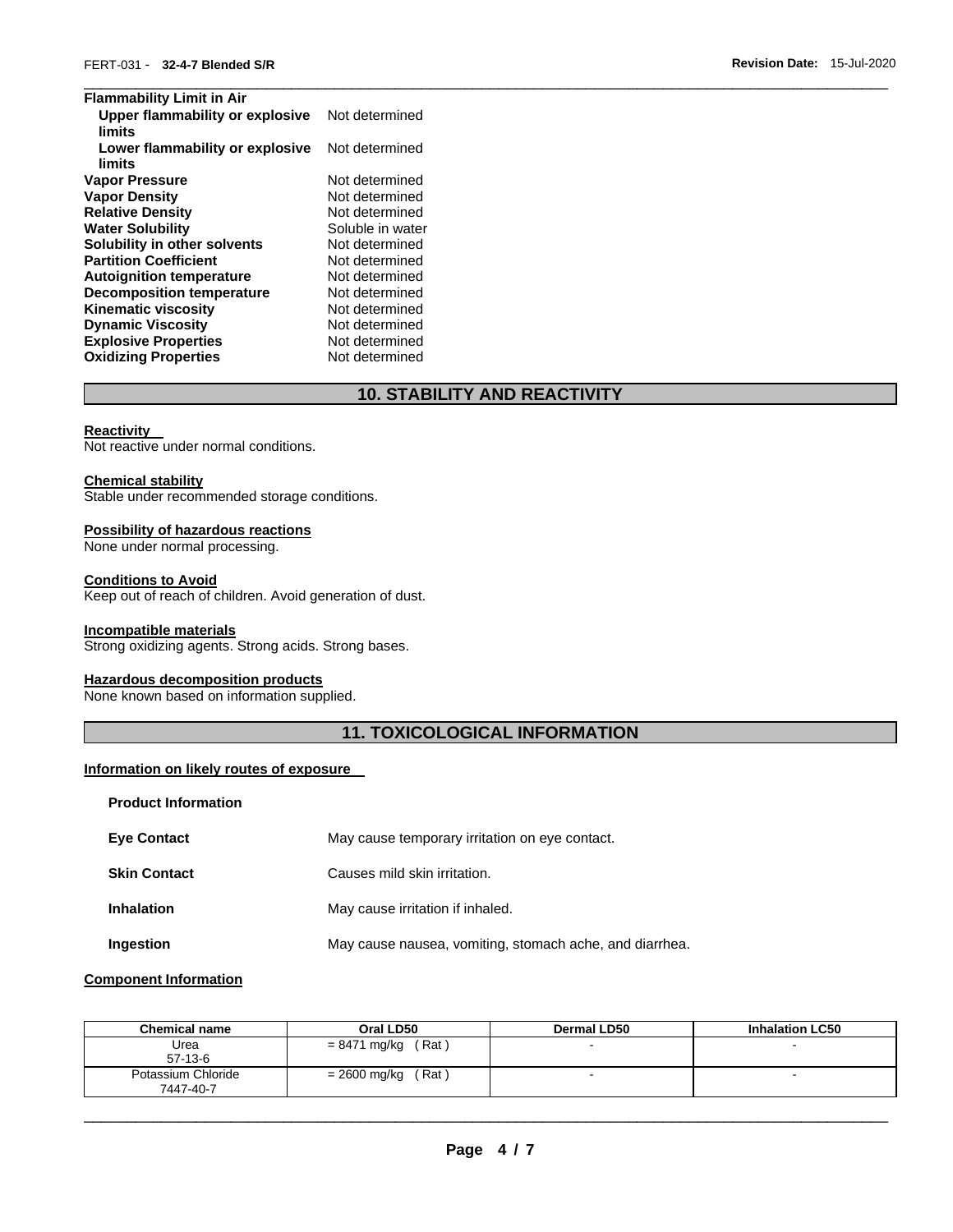| Mono-ammonium Phosphate<br>7722-76-1 | $= 5750$ mg/kg (Rat)  | (Rabbit)<br>> 7940 mg/kg |                         |
|--------------------------------------|-----------------------|--------------------------|-------------------------|
| Sulfur<br>7704-34-9                  | $>$ 3000 mg/kg (Rat)  | (Rabbit)<br>> 2000 mg/kg | (Rat)4 h<br>> 9.23 mg/L |
| <b>Bentonite Clay</b><br>1302-78-9   | (Rat)<br>> 5000 mg/kg | -                        | -                       |

#### **Symptoms related to the physical, chemical and toxicological characteristics**

Please see section 4 of this SDS for symptoms.

## **Delayed and immediate effects as well as chronic effects from short and long-term exposure**

| Carcinogenicity | Based on the information provided, this product does not contain any carcinogens or |
|-----------------|-------------------------------------------------------------------------------------|
|                 | potential carcinogens as listed by OSHA, IARC or NTP.                               |

## **Numerical measures of toxicity**

# **The following values are calculated based on chapter 3.1 of the GHS document** .

| Oral LD50          | 6,136.02 mg/kg |  |
|--------------------|----------------|--|
| <b>Dermal LD50</b> | 3,961.43 mg/kg |  |

# **12. ECOLOGICAL INFORMATION**

#### **Ecotoxicity**

An environmental hazard cannot be excluded in the event of unprofessional handling or disposal.

#### **Component Information**

| <b>Chemical name</b>    | Algae/aguatic plants   | <b>Fish</b>                       | <b>Crustacea</b>                 |
|-------------------------|------------------------|-----------------------------------|----------------------------------|
| Urea                    |                        | 16200 - 18300: 96 h Poecilia      | 10000: 24 h Daphnia magna Straus |
| $57-13-6$               |                        | reticulata mg/L LC50              | mg/L EC50 3910: 48 h Daphnia     |
|                         |                        |                                   | magna mg/L EC50 Static           |
| Potassium Chloride      | 2500: 72 h Desmodesmus | 1060: 96 h Lepomis macrochirus    | 83: 48 h Daphnia magna mg/L      |
| 7447-40-7               | subspicatus mg/L EC50  | mg/L LC50 static 750 - 1020: 96 h | EC50 Static 825: 48 h Daphnia    |
|                         |                        | Pimephales promelas mg/L LC50     | magna mg/L EC50                  |
|                         |                        | static                            |                                  |
| Mono-ammonium Phosphate |                        | 85.9: 96 h Oncorhynchus mykiss    |                                  |
| 7722-76-1               |                        | mg/L LC50 static                  |                                  |
| Sulfur                  |                        | 14: 96 h Lepomis macrochirus mg/L |                                  |
| 7704-34-9               |                        | LC50 static 866: 96 h Brachydanio |                                  |
|                         |                        | rerio mg/L LC50 static 180: 96 h  |                                  |
|                         |                        | Oncorhynchus mykiss mg/L LC50     |                                  |
|                         |                        | static                            |                                  |
| <b>Bentonite Clay</b>   |                        | 19000: 96 h Oncorhynchus mykiss   |                                  |
| 1302-78-9               |                        | mg/L LC50 static 8.0 - 19.0: 96 h |                                  |
|                         |                        | Salmo gairdneri g/L LC50          |                                  |

#### **Persistence/Degradability**

Not determined.

## **Bioaccumulation**

There is no data for this product.

#### **Mobility**

| <b>Chemical</b><br>name                  | coefficient<br>artitior<br><u>. эм</u> |
|------------------------------------------|----------------------------------------|
| Urea                                     | 1.59<br>. .                            |
| --<br>$\overline{10}$<br>57 I J C<br>. . |                                        |

## **Other Adverse Effects**

Not determined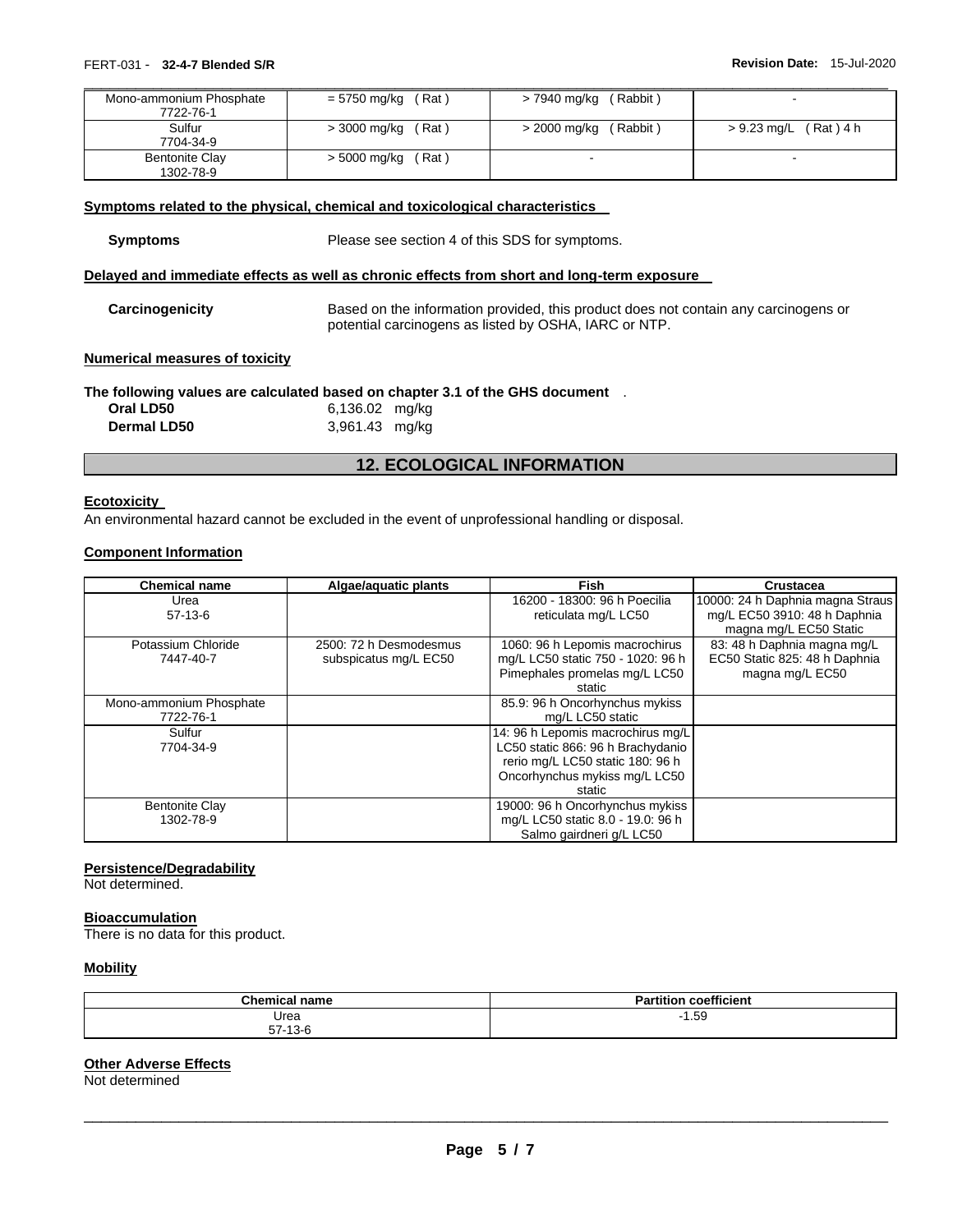## \_\_\_\_\_\_\_\_\_\_\_\_\_\_\_\_\_\_\_\_\_\_\_\_\_\_\_\_\_\_\_\_\_\_\_\_\_\_\_\_\_\_\_\_\_\_\_\_\_\_\_\_\_\_\_\_\_\_\_\_\_\_\_\_\_\_\_\_\_\_\_\_\_\_\_\_\_\_\_\_\_\_\_\_\_\_\_\_\_\_\_\_\_ **13. DISPOSAL CONSIDERATIONS**

#### **Waste Treatment Methods**

| <b>Disposal of Wastes</b>     | Disposal should be in accordance with applicable regional, national and local laws and<br>regulations.                         |
|-------------------------------|--------------------------------------------------------------------------------------------------------------------------------|
| <b>Contaminated Packaging</b> | Disposal should be in accordance with applicable regional, national and local laws and<br>regulations.                         |
|                               | <b>14. TRANSPORT INFORMATION</b>                                                                                               |
| <b>Note</b>                   | Please see current shipping paper for most up to date shipping information, including<br>exemptions and special circumstances. |
| DOT                           | Not regulated                                                                                                                  |
| IATA                          | Not regulated                                                                                                                  |
| <b>IMDG</b>                   | Not regulated                                                                                                                  |

# **15. REGULATORY INFORMATION**

## **International Inventories**

| <b>Chemical name</b>    |   | TSCA TSCA Inventory DSL/NDSL EINECS/ELI |            | <b>ENCS</b> | <b>IECSC</b> | <b>KECL</b> | <b>PICCS</b> | <b>AICS</b> |
|-------------------------|---|-----------------------------------------|------------|-------------|--------------|-------------|--------------|-------------|
|                         |   | <b>Status</b>                           | <b>NCS</b> |             |              |             |              |             |
| Urea                    | ⌒ | <b>ACTIVE</b>                           |            |             |              |             |              |             |
| Potassium Chloride      | ⌒ | <b>ACTIVE</b>                           |            |             |              |             |              |             |
| Mono-ammonium Phosphate |   | <b>ACTIVE</b>                           |            |             |              |             |              |             |
| Sulfur                  |   | <b>ACTIVE</b>                           |            |             |              |             |              |             |
| Iron saccharate         |   |                                         |            |             |              |             |              |             |
| <b>Bentonite Clay</b>   |   | <b>ACTIVE</b>                           |            |             |              |             |              |             |

#### **Legend:**

*TSCA - United States Toxic Substances Control Act Section 8(b) Inventory* 

*DSL/NDSL - Canadian Domestic Substances List/Non-Domestic Substances List* 

*EINECS/ELINCS - European Inventory of Existing Chemical Substances/European List of Notified Chemical Substances* 

*ENCS - Japan Existing and New Chemical Substances* 

*IECSC - China Inventory of Existing Chemical Substances* 

*KECL - Korean Existing and Evaluated Chemical Substances* 

*PICCS - Philippines Inventory of Chemicals and Chemical Substances* 

*AICS - Australian Inventory of Chemical Substances* 

#### **US Federal Regulations**

#### **CERCLA**

This material, as supplied, does not contain any substances regulated as hazardous substances under the Comprehensive Environmental Response Compensation and Liability Act (CERCLA) (40 CFR 302) or the Superfund Amendments and Reauthorization Act (SARA) (40 CFR 355).

## **SARA 313**

Section 313 of Title III of the Superfund Amendments and Reauthorization Act of 1986 (SARA). This product contains a chemical or chemicals which are subject to the reporting requirements of the Act and Title 40 of the Code of Federal Regulations, Part 372

| <b>Chemical name</b>                   | CAS No          | Weight-% | <b>Threshold</b><br><b>SARA</b><br>242<br>Values % |
|----------------------------------------|-----------------|----------|----------------------------------------------------|
| 7722-76-1<br>Mono-ammonium Phosphate - | 22-76-1<br>7700 | 1-10     | . . U                                              |